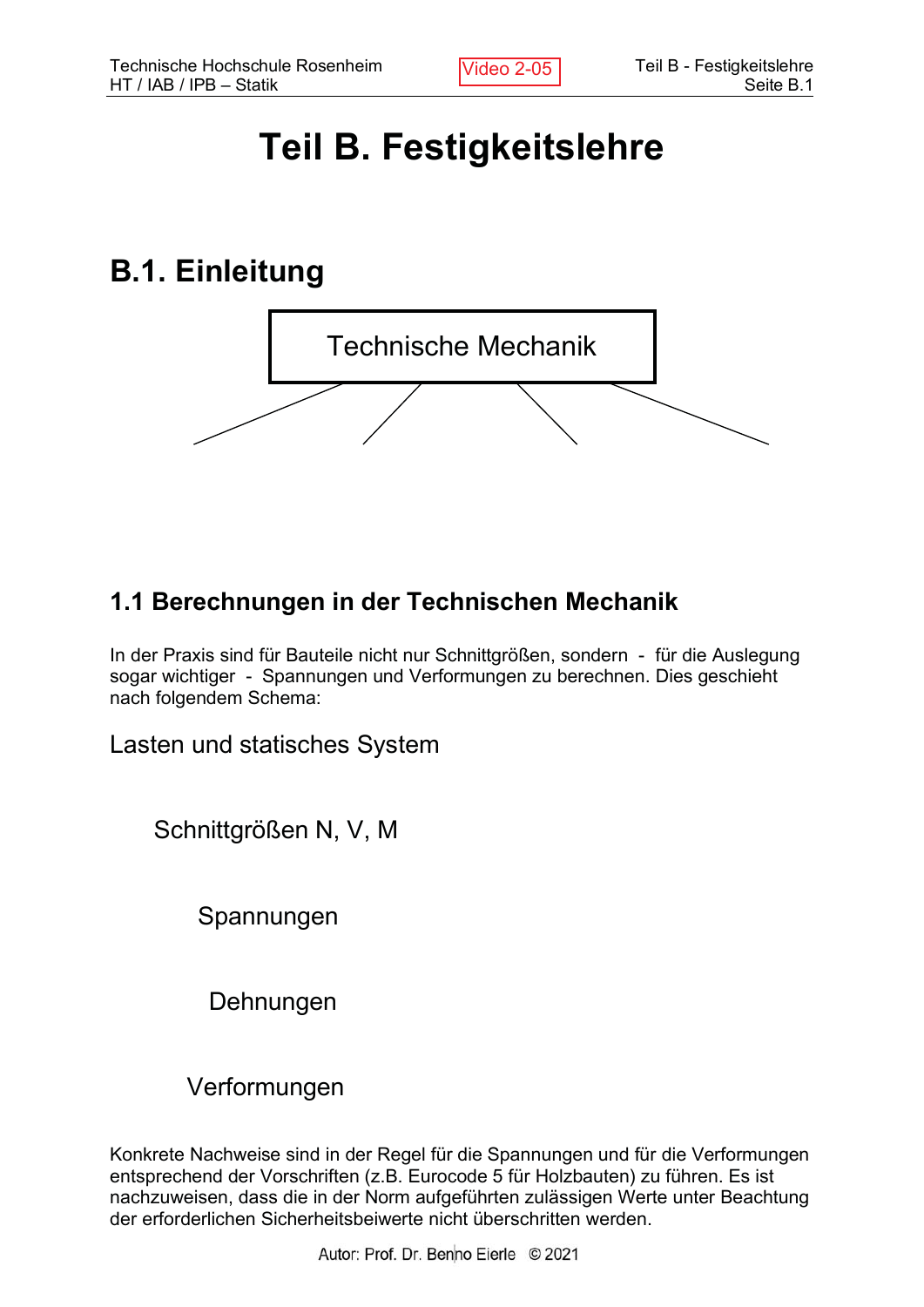# **1.2 Materialgesetze**

Sobald Dehnungen oder Verformungen eine Rolle spielen, muss das Materialverhalten des Werkstoffs in die Berechnung einbezogen werden. Den Zusammenhang zwischen den Spannungen und Dehnungen (entsprechend zwischen Kraft und Verformung) nennt man

#### Werkstoffgesetz

Das einfachste Werkstoffgesetz ist das linear elastische Werkstoffgesetz, das sogenannte:



Der Elastizitätsmodul (E-Modul) ist eine Werkstoffkonstante und beträgt z.B. für

Holz:

Baustahl:

In der Realität verhalten sich die Werkstoffe häufig alles andere als linear elastisch. Trotzdem wird bis auf wenige Ausnahmen bei statischen Berechnungen von dieser Annahme ausgegangen. Die Begründung liegt darin, dass bei fast allen Werkstoffen das Hookesche Gesetz in dem Spannungsbereich, der für Tragwerke planmäßig ausgenutzt werden darf, eine gute Näherung darstellt. Nur wenn die Lasten so groß werden, dass Spannungen nahe der Versagensgrenze (z.B. Streckgrenze) auftreten, muss das tatsächliche Werkstoffverhalten berücksichtigt werden. Dies ist mit Computerprogrammen möglich.



Im Kapitel B gehen wir von den üblichen Annahmen der Elastiztitätstheorie aus:

- Hookesches Gesetz (d.h. ideal elastisch ohne Bruch- oder Fließkriterium)
- Material isotrop und homogen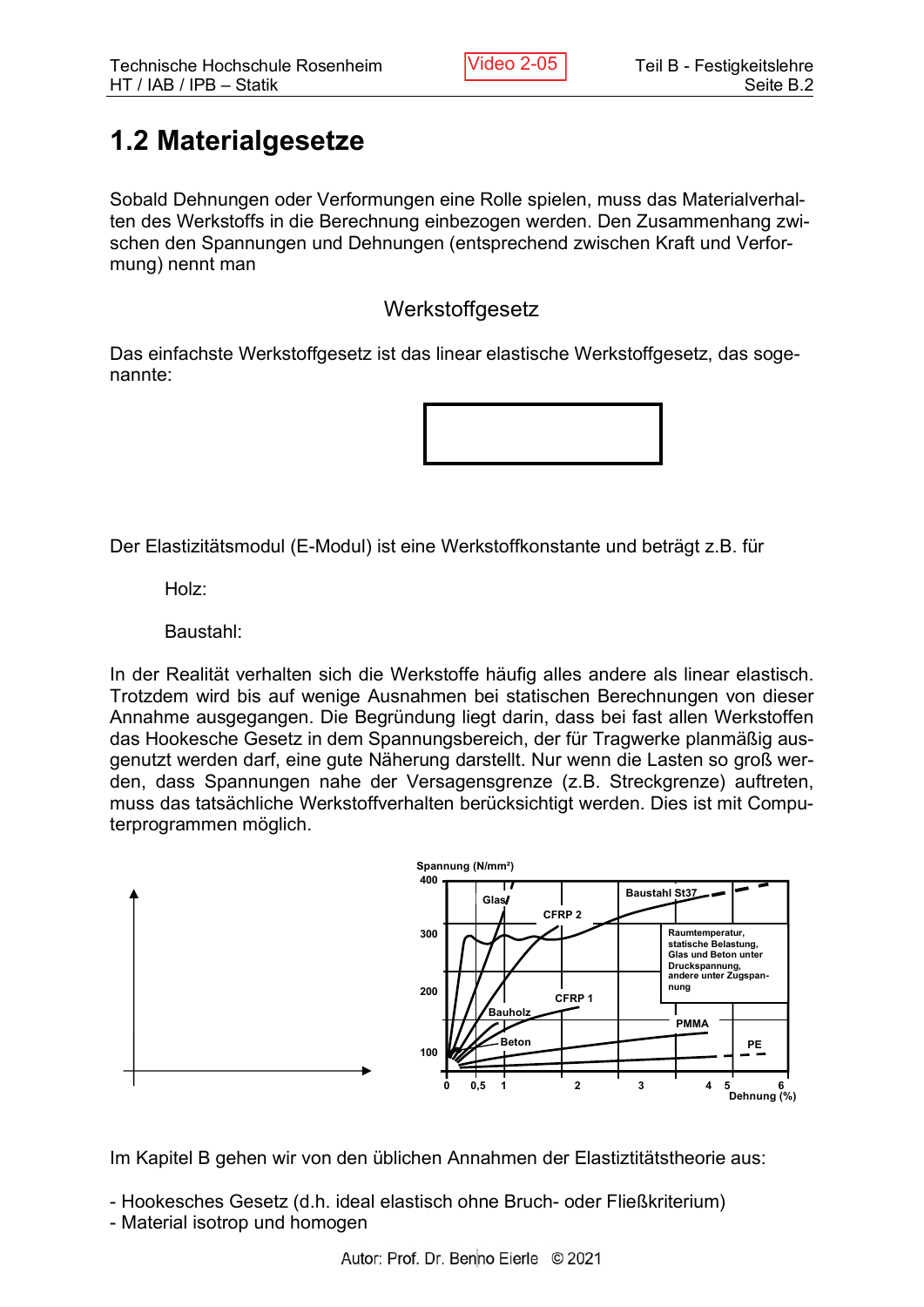# 2. Querschnittsflächen

Die Querschnittsfläche in der Statik ist die Fläche, die ein Stab in einem Schnitt senkrecht zur Stabachse (Schwerachse = x-Achse) aufweist.



Oft lässt sich die Querschnittsfläche als Summe einfacher Teilflächen berechnen:

In der folgenden Tabelle sind für viele Formen die wichtigsten statischen Kennwerte zusammengestellt.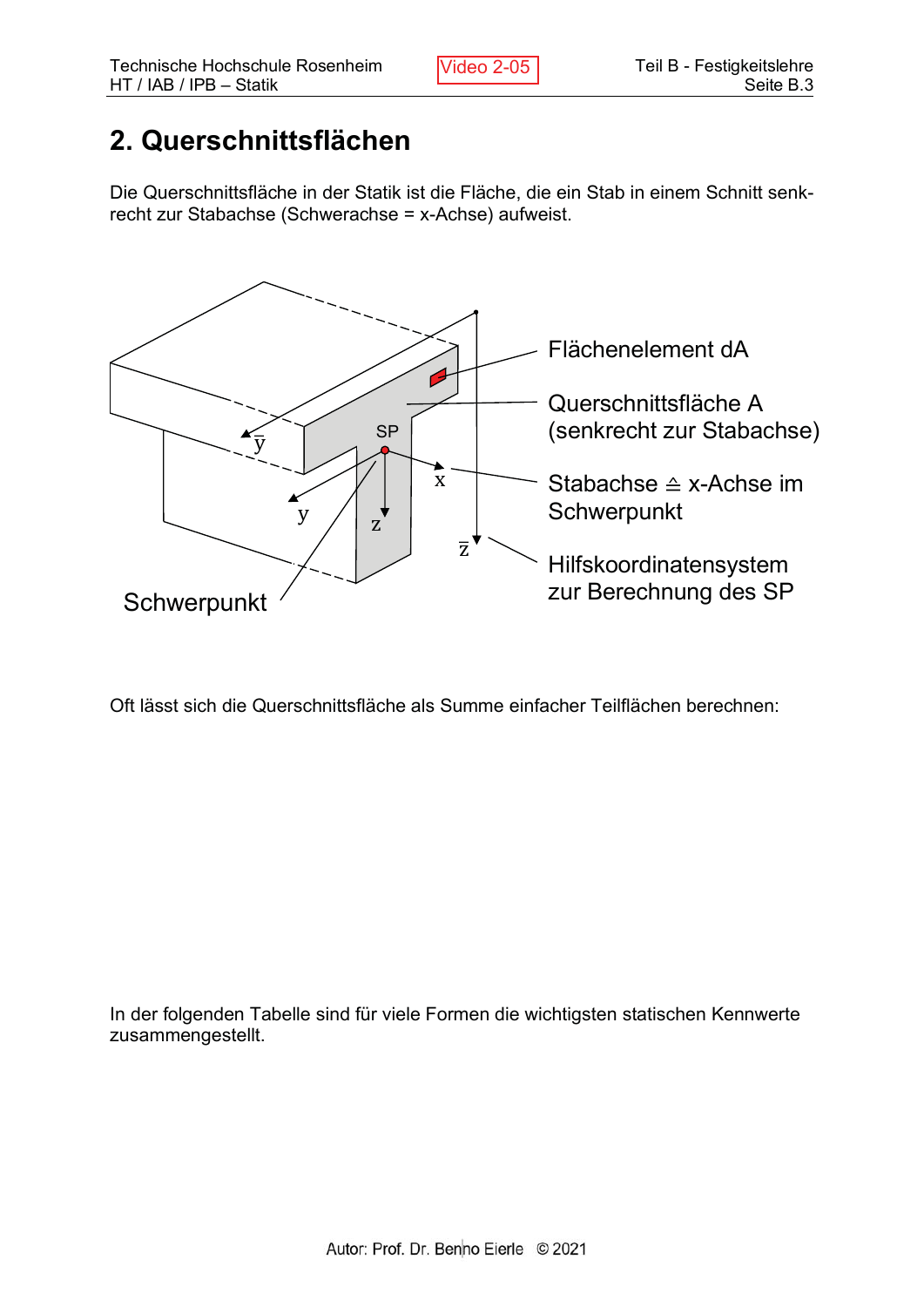### **B.3. Schwerpunktberechnung**



Der Punkt, in dem man sich alle Massenkräfte vereinigt denken kann, wird als (Masse-)Schwerpunkt (SP) bezeichnet.

Jede durch diesen Punkt gehende Linie heißt Schwerlinie. Ist der Körper in Bezug auf die Dichte homogen, kann der Schwerpunkt anhand der geometrischen Abmessungen bestimmt werden (geometrischer Schwerpunkt).

Der Schwerpunkt kann rechnerisch mit Hilfe des Momentensatzes ermittelt werden. Dazu wählen wir uns zunächst ein Hilfskoordinatensystem, welches wir mit  $\bar{y}$  und  $\bar{z}$ bezeichnen, um es vom späteren "richtigen" Koordinatensystem y-z, welches im Schwerpunkt seinen Ursprung hat, zu unterscheiden.

Den Ursprung des Hilfskoordinatensystems sollte man so wählen, dass der ganze betrachtete Querschnitt im positiven 1. Quadranten liegt. Ausnahme sind symmetrische Querschnitte, wo es sich anbietet, auch schon das Hilfskoordinatensystem in die Symmetrieachse zu legen.

#### **Merke: Symmetrieachsen sind stets auch Orte des Schwerpunktes.**

Bei einem doppelt-symmetrischen Querschnitt erübrigt sich somit die rechnerische Bestimmung des Schwerpunkts!

Beispiel (Prüfung 2006):

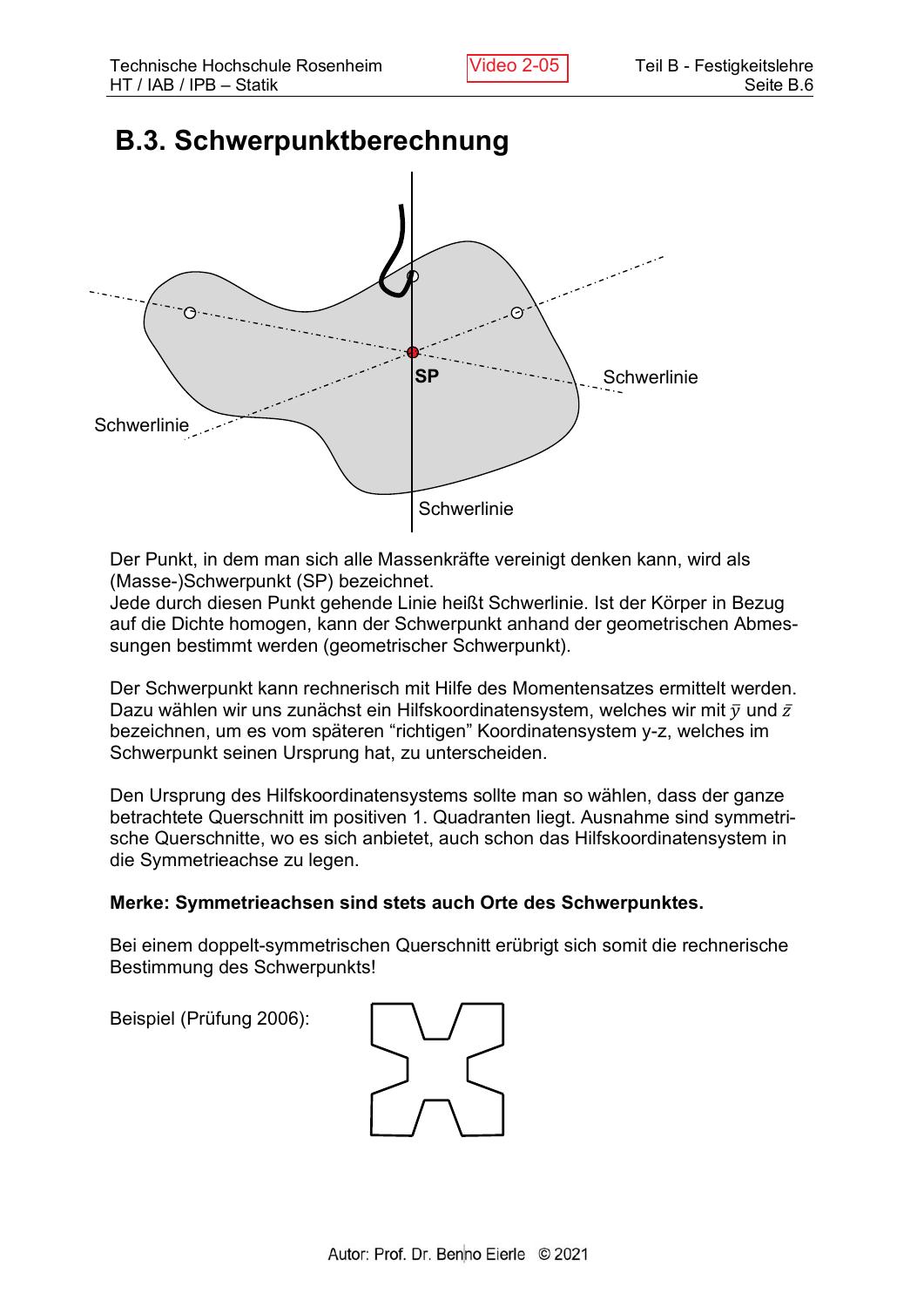# **3.1 Berechnung des Flächenschwerpunkts**



Lage des Schwerpunkts in y-Richtung:

 $A \cdot \overline{y_s} = \int_A \overline{y} dA \rightarrow \overline{y_s} =$  $\int_A \bar{y} dA$  $\frac{\bar{y} dA}{A} \rightarrow \bar{y}_s = \frac{\sum \bar{y}_i \cdot A_i}{A}$  $\overline{A}$ 

Lage des Schwerpunkts in z-Richtung:

$$
A \cdot \overline{z}_s = \int_A \overline{z} dA \quad \rightarrow \quad \overline{z}_s = \frac{\int_A \overline{z} dA}{A} \quad \rightarrow \quad \overline{z}_s = \frac{\sum \overline{z}_i \cdot A_i}{A}
$$

Die Ausdrücke

$$
S_{\bar{y}} = \int \bar{z} dA \quad \text{und} \quad S_{\bar{z}} = \int \bar{y} dA
$$

definieren die Flächenmomente 1. Grades (die sog. statischen Momente) der Fläche A um die z- bzw. y-Achse. Daraus ergeben sich die Koordinaten des Schwerpunkts:

$$
\overline{y_s} = \frac{S_{\overline{z}}}{A} \quad \text{und} \quad \overline{z_s} = \frac{S_{\overline{y}}}{A}
$$

Autor: Prof. Dr. Benno Eierle © 2021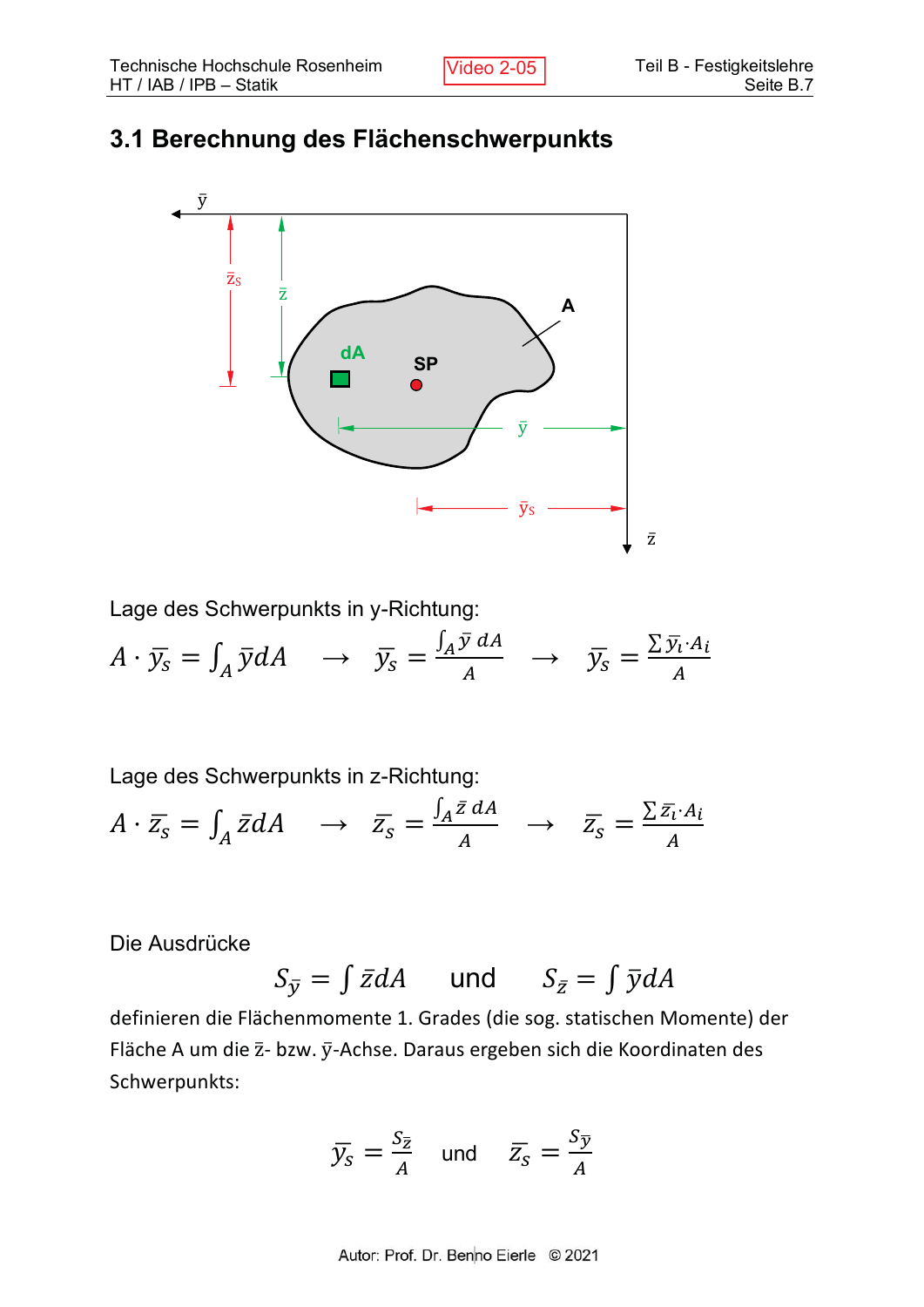#### Beispiel: Schwerpunkt eines Halbkreises



$$
\bar{r}^2 = \bar{y}^2 + \bar{z}^2 \qquad \rightarrow \qquad \bar{y} = \sqrt{r^2 - \bar{z}^2} \quad \text{im 1. Quadranten}
$$
\n
$$
A = \frac{r^2 \cdot \pi}{2}
$$

Lage des Schwerpunkts in z-Richtung:

$$
A \cdot \overline{z}_s = \int_A \overline{z} \cdot dA = \int_0^r \overline{z} \cdot 2\overline{y} \cdot d\overline{z}
$$

$$
A \cdot \bar{z}_s = \int_0^r \bar{z} \cdot 2\sqrt{r^2 - \bar{z}^2} \cdot d\bar{z} = -\frac{2}{3} \sqrt{(r^2 - \bar{z}^2)^3} \Big|_0^r
$$

$$
A \cdot \overline{z_s} = \frac{2}{3} \sqrt{r^6} = \frac{2}{3} r^3
$$

$$
\bar{z}_s = \frac{2 r^3}{3 A} = \frac{2 r^3 \cdot 2}{3 \cdot r^2 \cdot \pi} = \frac{4 \cdot r}{3 \cdot \pi} = 0.4244 \cdot r
$$

Autor: Prof. Dr. Benno Eierle © 2021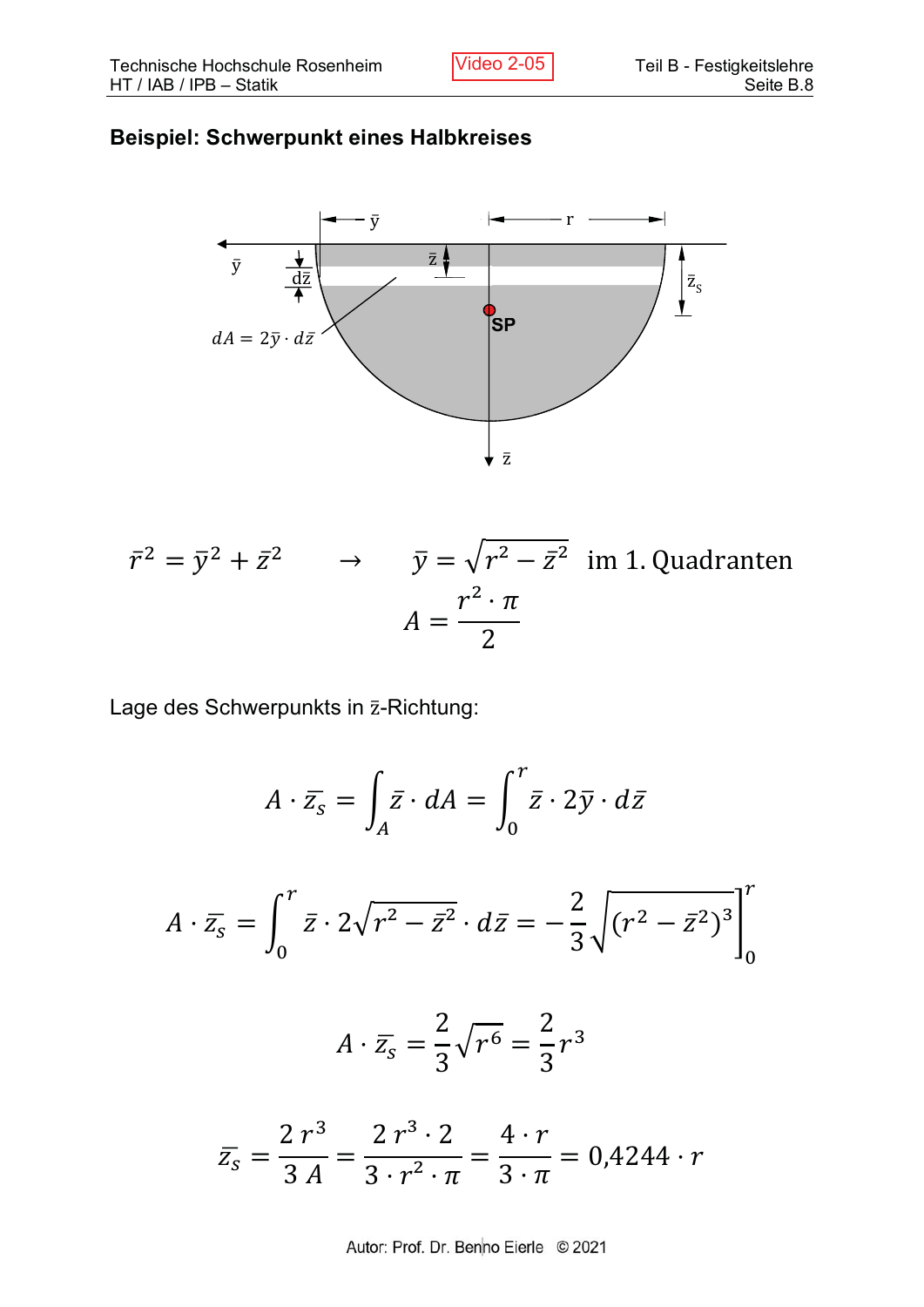### **3.2 Schwerpunkt zusammengesetzter Flächen**

Besteht ein Querschnitt aus mehreren zusammengesetzten Einzelflächen, ist eine geschlossene Lösung nicht möglich. Der Schwerpunkt in *n* Teilfächen zerlegt und nach dem Momentensatz bestimmt:

$$
A_{ges} = \sum_{i=1}^{n} A_i = A_1 + A_2 + A_3 + A_4 + \cdots
$$
  

$$
\overline{y_s} = \frac{\sum_{i=1}^{n} A_i \cdot \overline{y_i}}{A_{ges}} = \frac{A_1 \cdot \overline{y_1} + A_2 \cdot \overline{y_2} + A_3 \cdot \overline{y_3} + A_4 \cdot \overline{y_4} + \cdots}{A_{ges}}
$$
  

$$
\overline{z_s} = \frac{\sum_{i=1}^{n} A_i \cdot \overline{z_i}}{A_{ges}} = \frac{A_1 \cdot \overline{z_1} + A_2 \cdot \overline{z_2} + A_3 \cdot \overline{z_3} + A_4 \cdot \overline{z_4} + \cdots}{A_{ges}}
$$

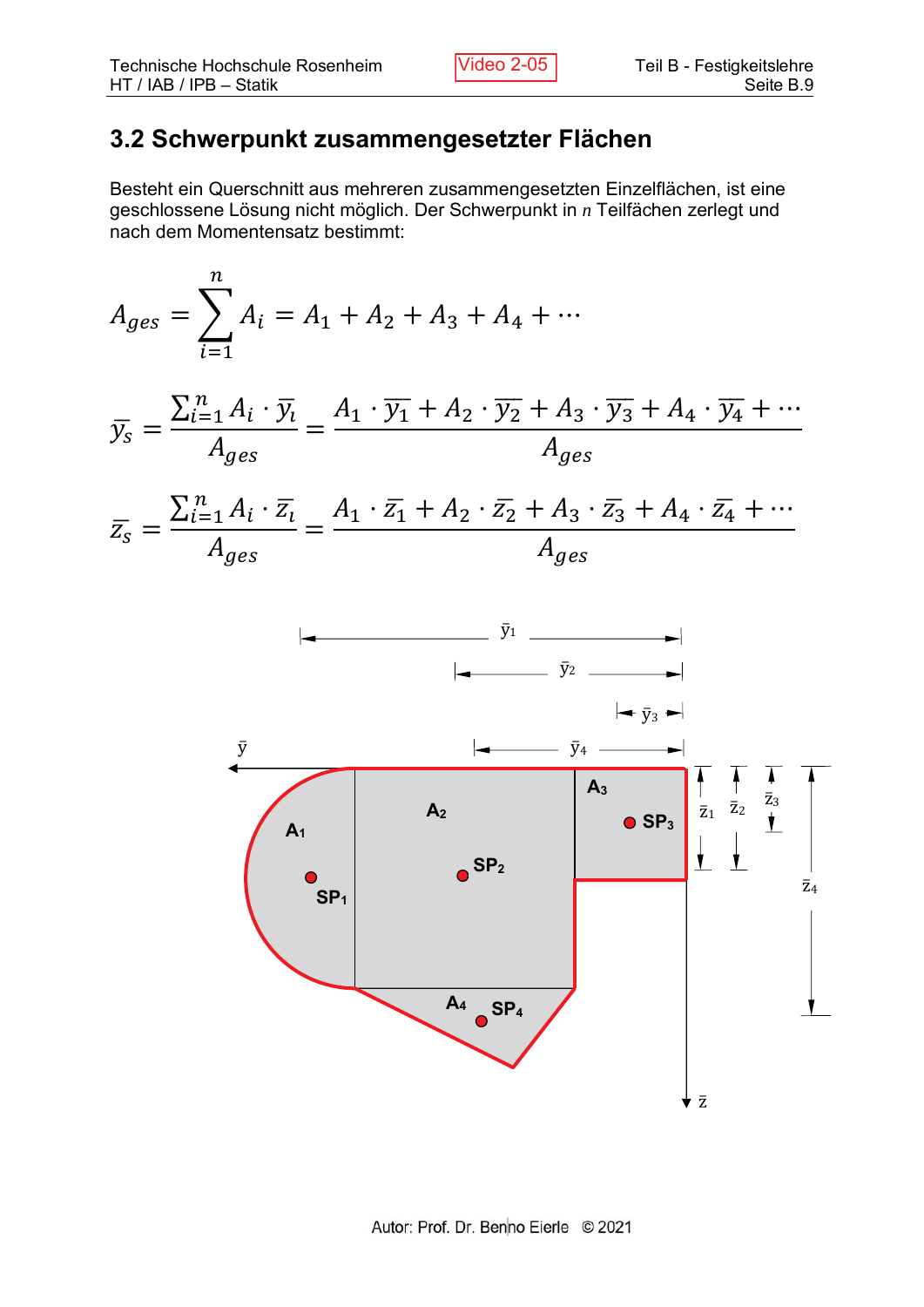Bei Systemen, die aus einer Vielzahl von Einzelflächen zusammengesetzt sind, kann die Auswertung in Tabellenform übersichtlicher sein.

Video 2-05

Tabelle zur Ermittlung der Schwerpunktlage von zusammengesetzten Einzelflächen:

| 1                             | $\overline{2}$  | 3           | 4                | 5                                            | 6                                              |
|-------------------------------|-----------------|-------------|------------------|----------------------------------------------|------------------------------------------------|
| Nummer<br>Flä-<br>der<br>che: | $A_i$           | $\bar{y}_i$ | $\overline{z}_i$ | $A_i \cdot \bar{y}_i$                        | $A_i \cdot \bar{z}_i$                          |
|                               | cm <sup>2</sup> | cm          | cm               | $\text{cm}^3$                                | cm <sup>3</sup>                                |
| 1                             |                 |             |                  |                                              |                                                |
| $\overline{2}$                |                 |             |                  |                                              |                                                |
|                               |                 |             |                  |                                              |                                                |
|                               |                 |             |                  |                                              |                                                |
| $\boldsymbol{n}$              |                 |             |                  |                                              |                                                |
| Σ                             | $A = \sum A_i$  |             |                  | $S_{\bar{z}}=$<br>$\sum A_i \cdot \bar{y}_i$ | $S_{\bar{y}}=$<br>$\Sigma A_i \cdot \bar{z}_i$ |

$$
\bar{y}_s = \frac{S_{\bar{z}}}{A} = \frac{\sum_{i=1}^{n} A_i \cdot \bar{y}_i}{\sum_{i=1}^{n} A_i} = \frac{Spalte \ 5}{Spalte \ 2}
$$

$$
\bar{z_s} = \frac{S_{\bar{y}}}{A} = \frac{\sum_{i=1}^{n} A_i \cdot \bar{z_i}}{\sum_{i=1}^{n} A_i} = \frac{Spalte \ 6}{Spalte \ 2}
$$

Hinweis:

Auf der Community befindet sich eine Excel-Tabelle(Schwerpunkt.xls), die nach diesem Schema funktioniert und für eigene Berechnungen angepasst werden kann.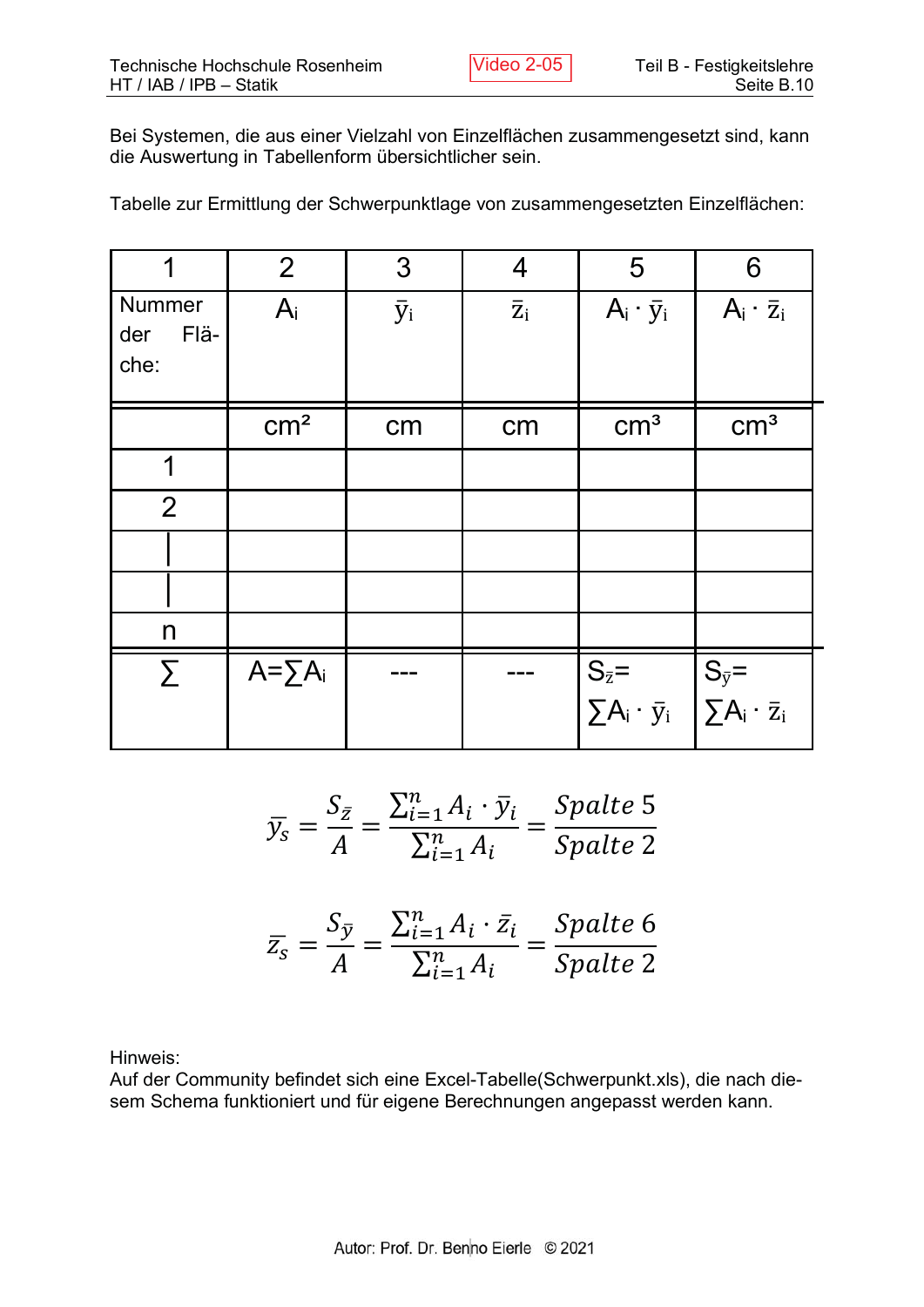### 3.3 Querschnitte mit Öffnungen und Aussparungen

Besitzt ein Querschnitt Öffnungen, Nuten oder Aussparungen, so werden diese Fehlflächen als negative Querschnittsflächen betrachtet. Die Ermittlung des Schwerpunktes erfolgt ebenfalls mit dem Momentensatz.



Die Flächen A<sub>2</sub>, A<sub>3</sub> und A<sub>4</sub> sind in den folgenden Formeln mit ihrem negativen Wert einzusetzen!

$$
A = A_1 + A_2 + A_3 + A_4
$$
  

$$
\overline{y_s} = \frac{A_1 \cdot \overline{y_1} + A_2 \cdot \overline{y_2} + A_3 \cdot \overline{y_3} + A_4 \cdot \overline{y_4}}{A}
$$
  

$$
\overline{z_s} = \frac{A_1 \cdot \overline{z_1} + A_2 \cdot \overline{z_2} + A_3 \cdot \overline{z_3} + A_4 \cdot \overline{z_4}}{A}
$$

Autor: Prof. Dr. Benno Eierle © 2021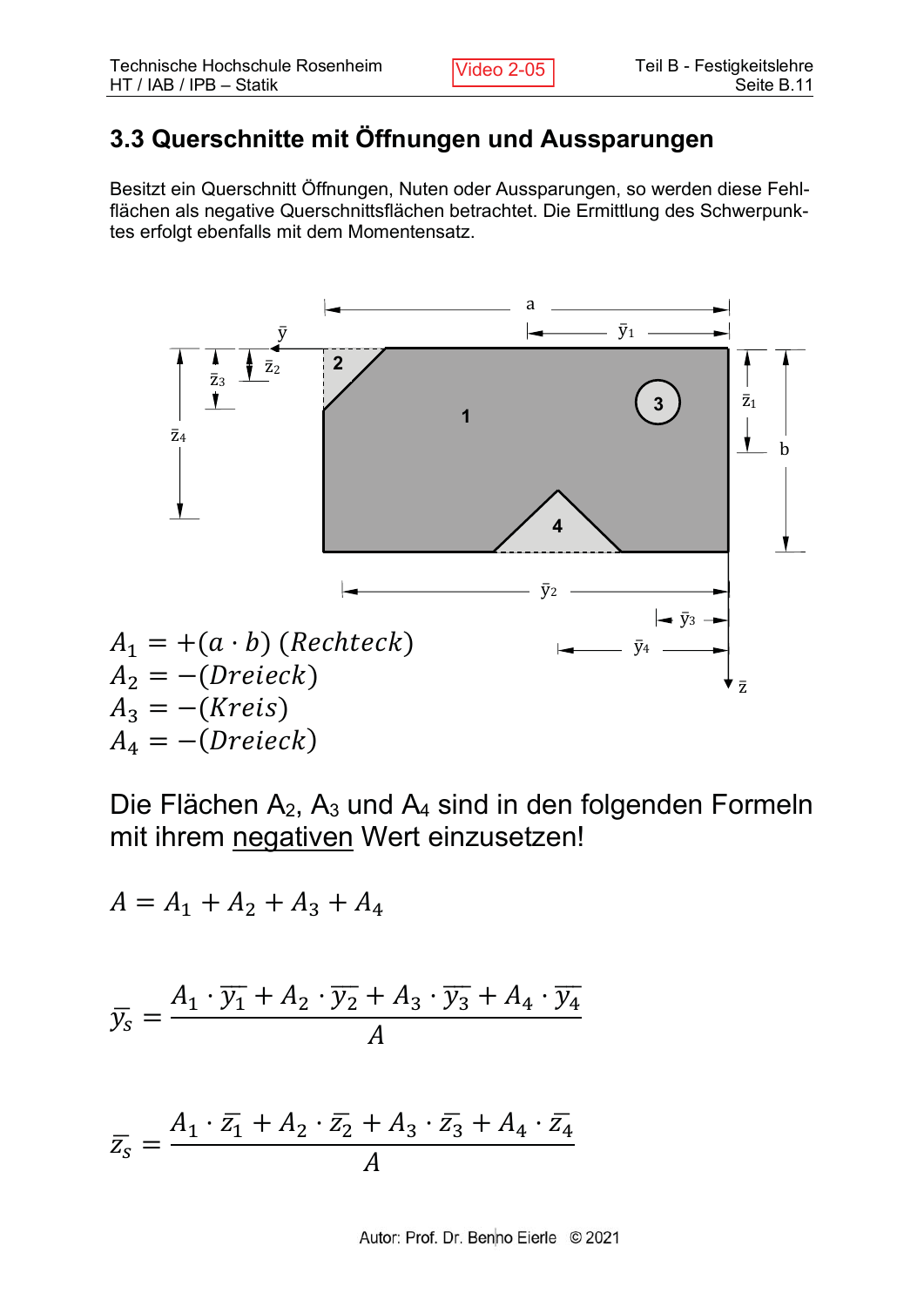#### Beispiel: Ermitteln Sie die Lage des Schwerpunktes:

#### Angaben in mm:



#### Flächen:

| Nummer<br>der Fläche | $A_i$           | <b>y</b> i | $\bar{z}_i$ | $A_i \cdot \bar{y}_i$ | $A_i \cdot \bar{z}_i$ |
|----------------------|-----------------|------------|-------------|-----------------------|-----------------------|
|                      | mm <sup>2</sup> | mm         | mm          | mm <sup>3</sup>       | mm <sup>3</sup>       |
|                      |                 |            |             |                       |                       |
| 2                    |                 |            |             |                       |                       |
| 3                    |                 |            |             |                       |                       |
|                      |                 |            |             |                       |                       |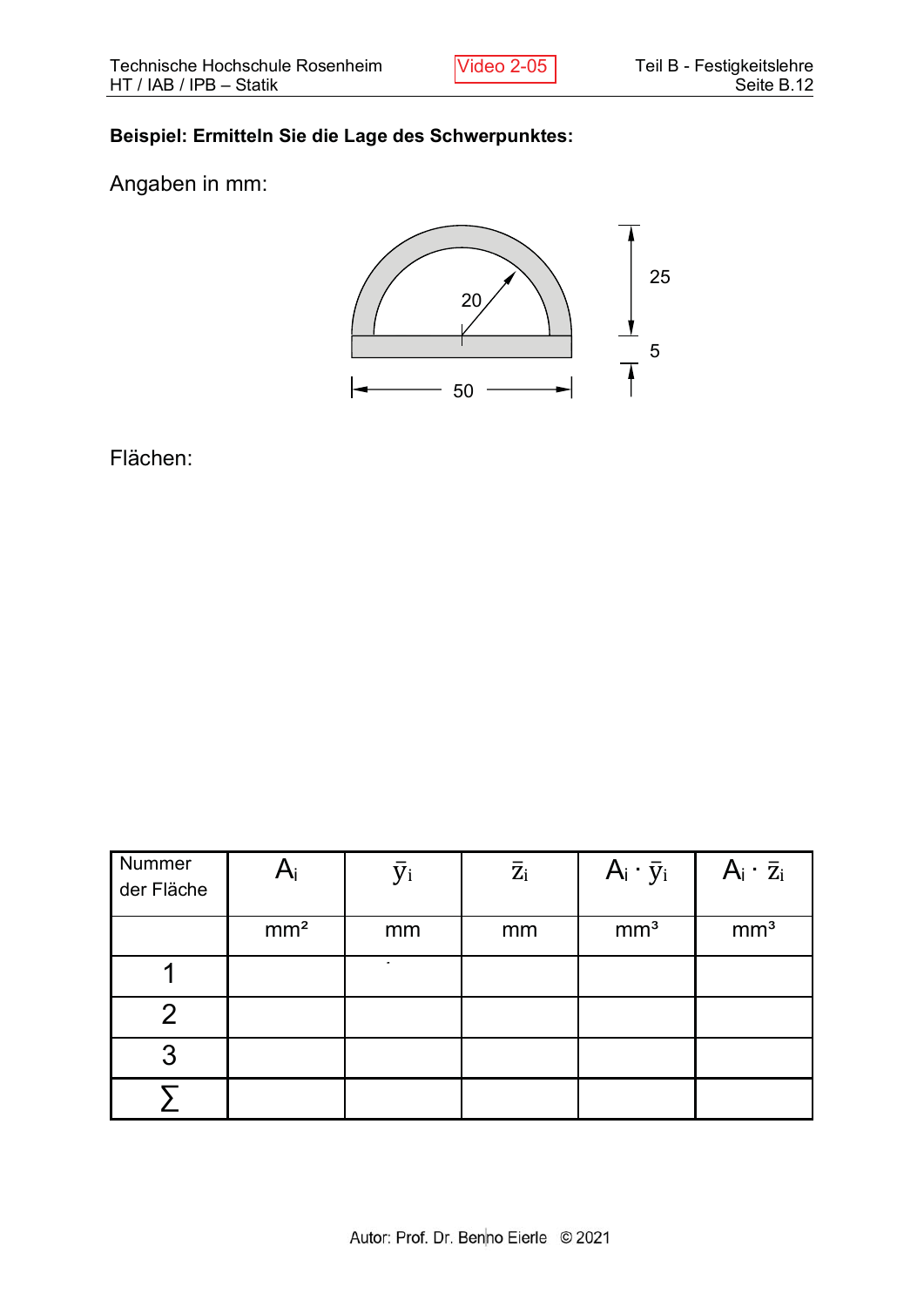#### **Allgemeines Vorgehen zur Schwerpunktbestimmung**

Hinweis: Bei symmetrischen Querschnitten Lage nur in einer Richtung berechnen (Symmetrieachse = Ort des Schwerpunkts). Bei doppelt-symmetrischen Querschnitten ist keine Schwerpunktberechnung notwendig!

- 1. Bezugskoordinatensystem wählen.
- 2. Querschnitt in Teilflächen zerlegen.
- 3. Teilflächeninhalte berechnen.
- 4. Gesamtquerschnittsfläche berechnen.
- 5. Lage der SP der Teilflächen bestimmen (Tabellen).
- 6. Statische Momente ermitteln.

7. Lage des Gesamtschwerpunkts berechnen.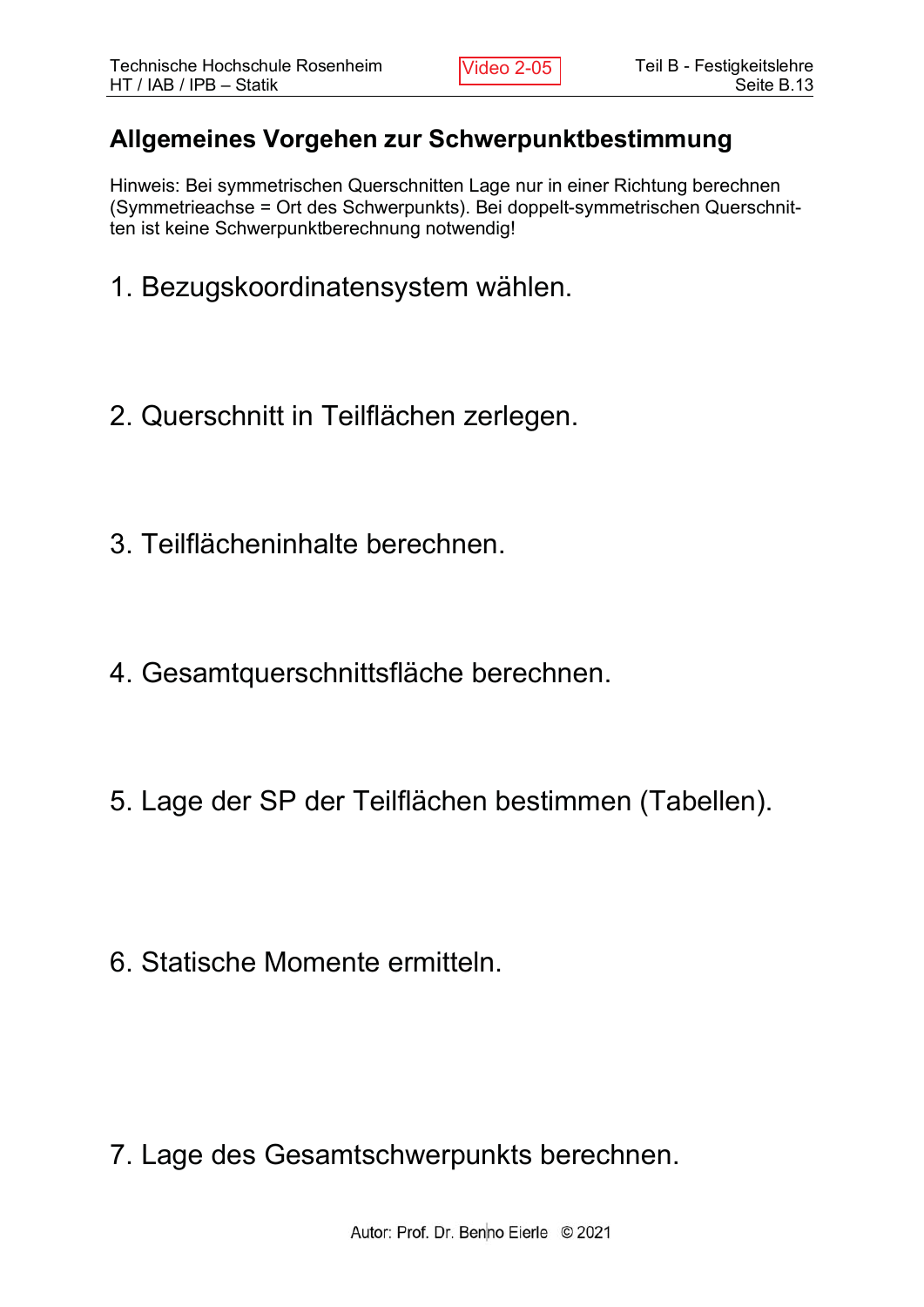# **B.4 Flächenträgheitsmoment I**

#### **Definition und Anwendungsgebiete**

Das Flächenträgheitsmoment eines Querschnittes ist abhängig von

- der Form und Größe der untersuchten Querschnittsfläche und
- der Lage der Einzelflächen zur Bezugsachse.

Trägheitsmomente werden z. B. benötigt



- für die Durchbiegungsberechnung



Erst mit der Kenntnis der Trägheitsmomente ist eine Aussage über die Tragfähigkeit und die Verformung eines Balkens möglich.

Trägheitsmomente haben die Einheit Länge<sup>4</sup> (z.B. cm<sup>4</sup>)!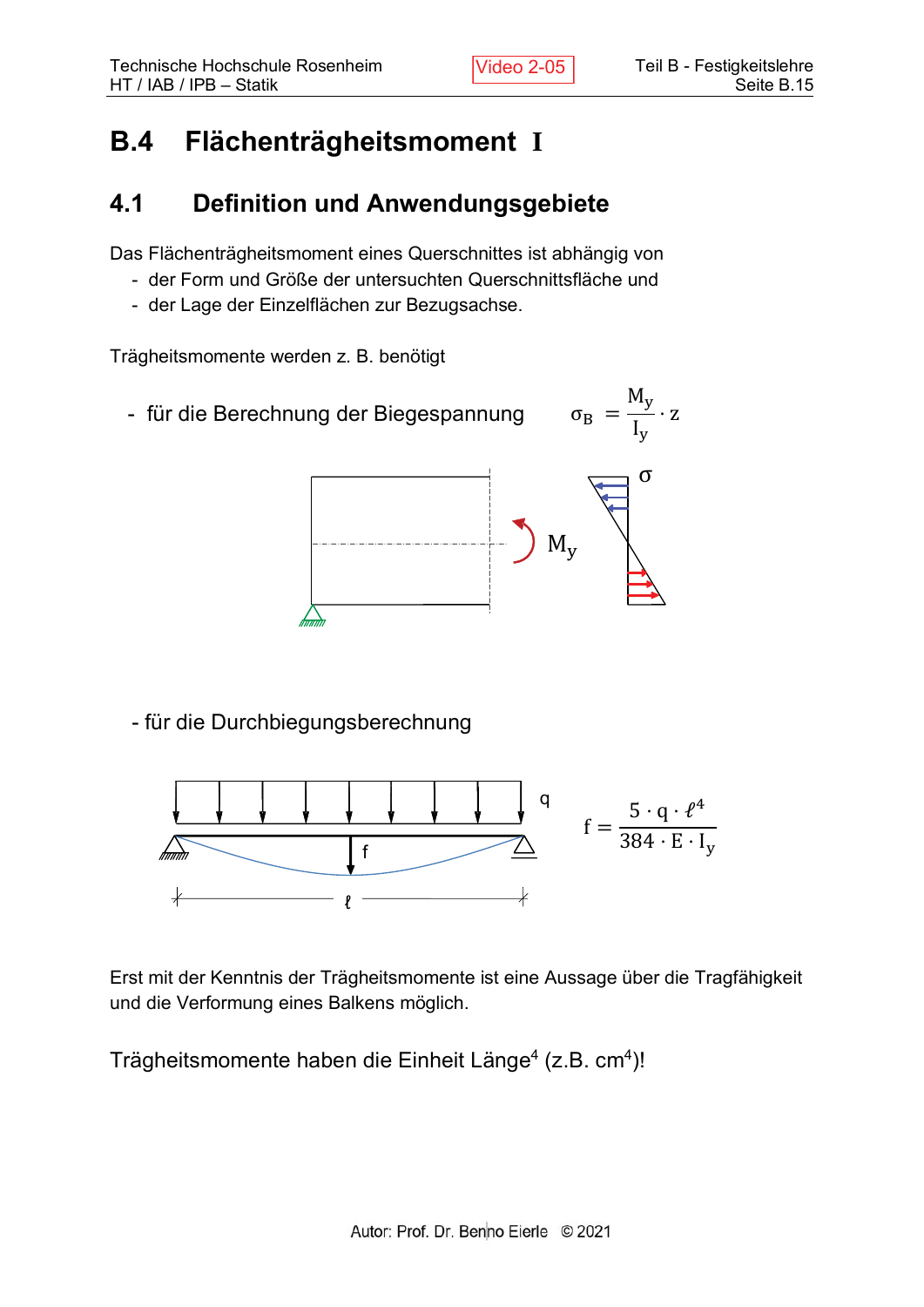Entsprechend den Hauptachsen y und z besitzt ein Balkenquerschnitt zwei Flächenträgheitsmomente (Abb. aus Dallmann: "Baustatik 1"):







Widerstand gegen eine Verkrümmung um die

Der Index des Trägheitsmomentes passt zum jeweiligen Biegemoment:

Je größer I, desto kleiner ist die Biegeverformung eines Balkens!